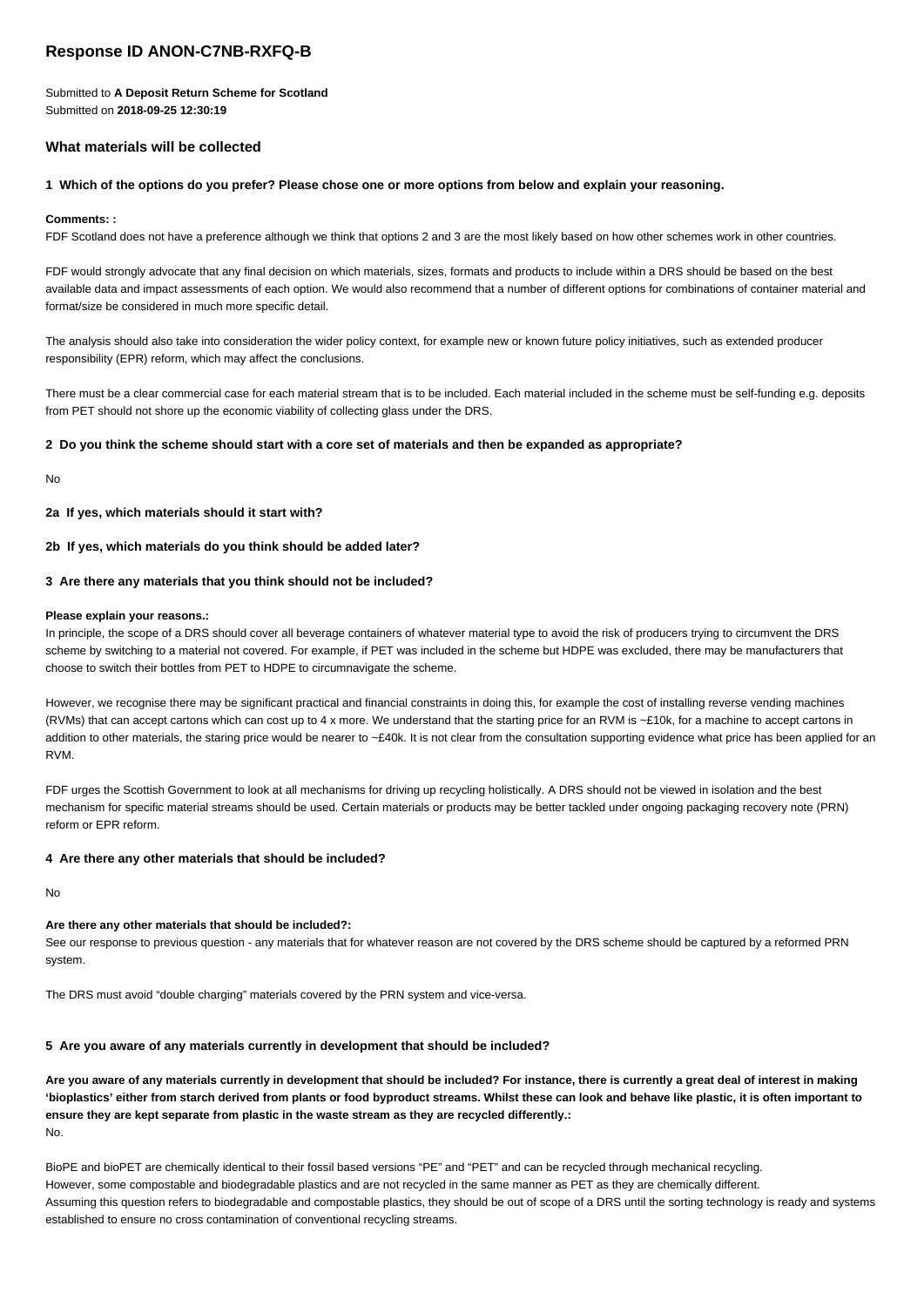Whilst it is important that innovation is not stifled, due to the varied properties of different types of plastics, minimising the types of plastics in the waste stream maximises yield and leads to higher grade recyclate.

Polylactic acid (PLA), for example has unique properties that lead to issues when recycled in conjunction with other materials. "Plastic Packaging: Recyclability by Design" (Recoup, p27, 2017) https://bit.ly/2vDp6hj covers this in some detail:

"Use of PLA (a biodegradable material) with PET should be avoided as the polymers are incompatible and not readily separable. The presence of very low levels of PLA in PET causes haze and a deterioration of physical properties with the recycled PET.

In addition, PLA causes problems in the drier as it melts at the drier temperature"

As mentioned in our response to question 3, the issue that needs to be addressed is the potential risk of material substitution. This could (unless managed effectively) result in containers still entering the recycling stream which ultimately cause contamination.

### **6 What are your views on the cost implications for local authorities?**

### **What are your views on the cost implications for local authorities?:**

Local Authorities are better placed to answer this question.

However, a poorly designed DRS system in Scotland is likely to have a negative impact on local authorities as it will remove valuable materials from kerbside collections. Local authority infrastructure for collections usually operates on a fixed cost basis so any savings from a reduction in the volume of materials collected will be minimal.

# **What types of products will have a deposit on them**

**7 Do you think the material the container is made from or the product it contains should be thekey consideration for deciding the scope of the scheme?**

Material the container is made from

#### **Please explain your reasons.:**

The content of a container is not related to the environmental performance of the packaging.

This is in line with the Commission of the European Union, in its Commission Communication 2009/C107/01 that advises that any differentiation should in principle be based on the material used for the containers and not on the content of the beverages.

There may be instances of specific hygiene issues associated with collecting used containers for certain products that need to be considered.

### **8 Are there any product categories that should be excluded from the scheme?**

#### **Please explain your reasons.:**

Individual sub sectors are better placed to respond to this question

# **9 Are there any product categories listed above that you broadly agree with but think that certain products within them should be excluded?**

### Not Answered

**Please give us specific reasons for exempting anything.:** Individual sub sectors are better placed to respond to this question

**10 Are there any other products that broadly fall into the category of 'drinks' that we have not included that you think should be?**

**Are there any other products that broadly fall into the category of 'drinks' that we have not included that you think should be?:** No

**11 Do you think that the deposit return scheme should be limited to "on the go" only?**

No

### **Please explain why.:**

No, we do not recommend this as an option. There is no single definition of 'on the go' and it may cause consumer confusion resulting in fewer containers being collected and the consumer losing their deposits.

In practice, many consumers purchase products as part of their grocery shop that they plan to consume 'on the go' at a later date e.g. multipack of soft drink cans. This makes it difficult to differentiate between on-the-go products and products meant for home consumption.

#### **Do you agree with how we have defined on the go?:**

No – see our response to Q11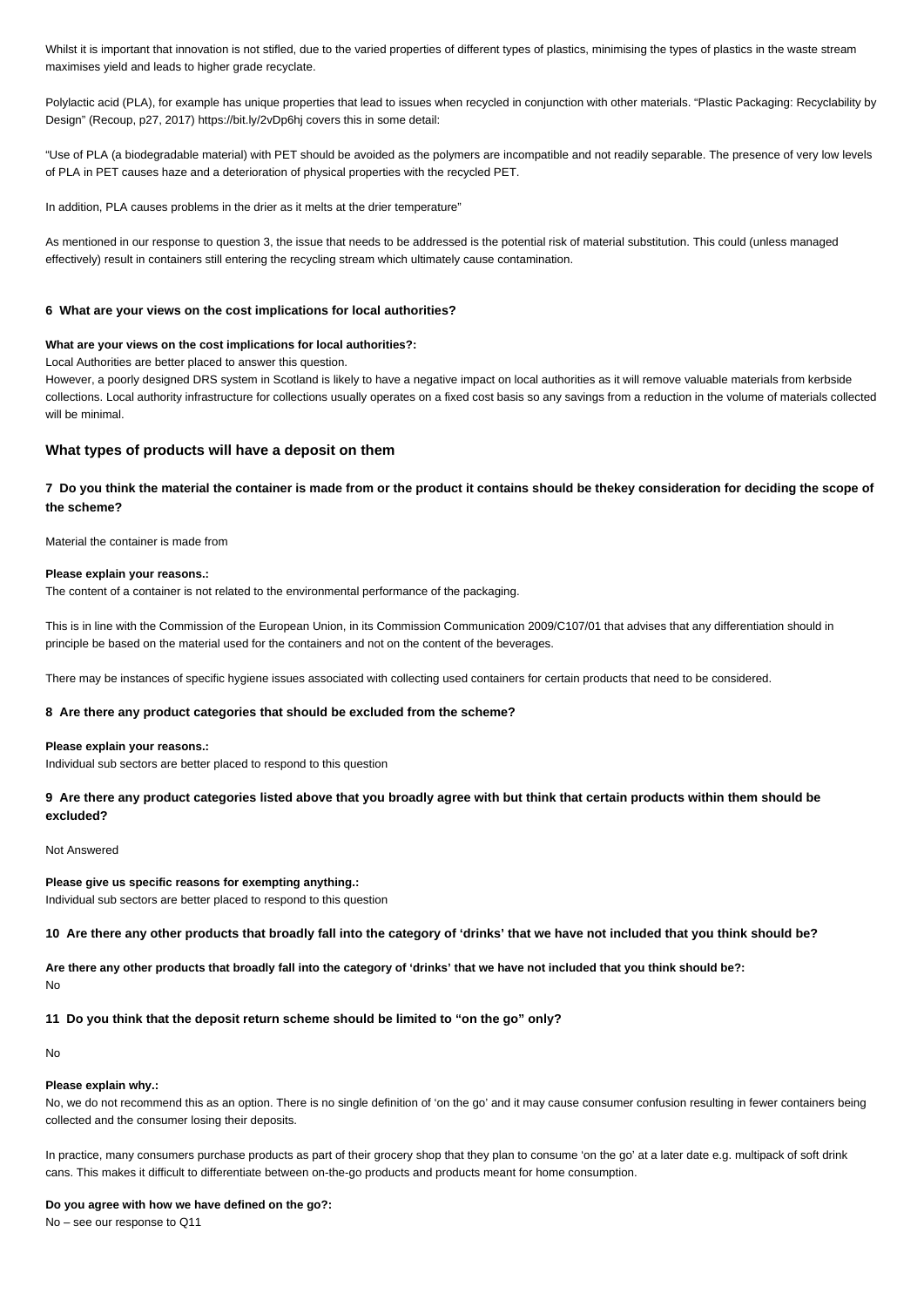### **12 Specifically on dairy products, do you think including dairy carries hygiene or related risks above those posed by other products?**

Don't know

### **Please provide evidence.:**

Individual sub sectors concerned specifically with dairy products are better placed to respond to this question

### **13 Should any dairy products be excluded from the system?**

### **Please explain your reasons.:**

Individual sub sectors concerned specifically with dairy products are better placed to respond to this question

## **Where you will be able to get the deposit back**

### **14 Which option for return location do you prefer?**

Mixture of takeback to a place that sells drinks and designated drop-off points

### **Please explain your reasons.:**

FDF prefers a mixture of take back to a place that sells drinks and designated drop-off points.

Convenience for consumers must be the overriding feature for any successful DRS. The greater the number of return point options and accessible locations, the greater will be the engagement of consumers

Due to Scotland's geography and there will be certain locations in Scotland where a reverse vending machine is not financially viable or practical.

### **15 In any model involving return to retail, are there any types of retailer that should be excluded?**

Don't know

### **Please explain your reasons.:**

The retail sector is better placed to give a fuller response to this question.

FDF Scotland's starting position on this is to suggest there should be no exclusions but we acknowledge that Scotland's rural and island community will face some particular challenges that the Scottish Government should investigate thoroughly before any decisions are made.

If a retailer is selling a format then they should be obliged to take back that format; e.g. if a small kiosk only sells 330ml aluminium cans and 500ml PET bottles they should not be obliged to handle 2 litre HDPE bottles.

Further consideration should also be made regarding drinks delivered from vending machines. Vending machines could be available at or near a retail location, but not owned by any specific retailer, therefore the take back responsibility for this type of selling will need further consideration

# **16 Do you agree that online retailers should be included within the scheme?**

Yes

# **Please explain your reasons.:**

The retail sector is better placed to give a fuller response to this question. In theory online retailers could be included subject to consideration of practicalities.

# **16a What provisions do you think should be made to ensure online shopping is included successfully?**

**What provisions do you think should be made to ensure online shopping is included succesfully?:** FDF considers this is a matter for the retail sector to consider.

# **How the scheme will be paid for**

# **17 Do you agree that deposit return should be seen as a form of producer responsibility?**

Yes

### **If yes, how do you see deposit return interacting with other producer responsibility obligations?:**

FDF recommends the Scottish Government to look at all policy options for driving up recycling holistically and not view a DRS in isolation. In particular, we would expect those drinks containers covered by a DRS to be excluded from the Packaging Regulations system otherwise the producer would be charged twice for the same policy outcome.

DRS must be carefully considered in line with the expected consultation on reform of the EPR system.

## **18 Do you think it is appropriate for the scheme administrator to maintain ownership and income from sales of the material?**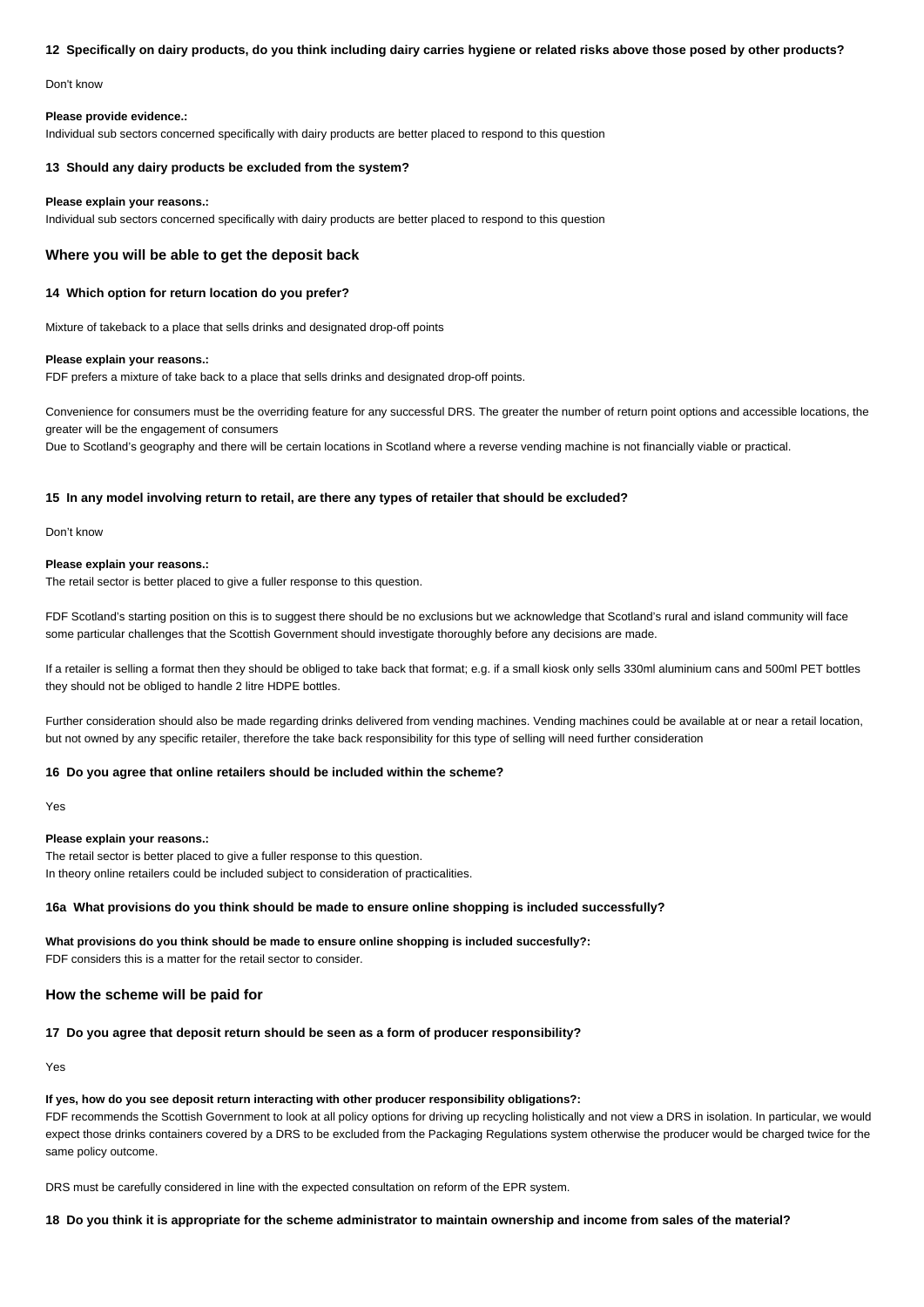# **Please explain your reasons.:**

FDF believes it is very important that the income from the sales of material should be retained within the system and off-set against the operating costs if industry owns and runs the scheme on a not for profit basis. This is in line with the Extended Producer Responsibility minimum requirements, as outlined in the Circular Economy Package updates to the Waste Framework Directive (Directive 2008/98/EC of the European Parliament and of the Council) on waste and repealing certain Directives), which require extended producer responsibility systems to ensure coverage of full net costs. The same would apply for the value of any unredeemed deposits.

# **19 If the scheme administrator maintains ownership of the material, should it prioritise maximising profit from sales or should it seek to achieve additional benefits?**

#### Not Answered

### **If you selected achieve additional benefits, which benefit should the administrator pursue?:**

Neither, As the legislative driver behind the scheme is the Climate Change (Scotland) act, the need to maximise the environmental benefits of collecting a high-quality material for recycle must remain the priority consideration. However equally important is to maximise profit from sales as this will help to offset the scheme operating costs and create revenue streams that can be used for example to boost consumer participation.

# **20 Should any excess funding or unredeemed deposits be ringfenced for the continued maintenance or improvement of the system, or do you think it would be appropriate to divert funding to other purposes?**

Funding should be ringfenced

### **21 How would you define a producer?**

### **How would you define a producer?:**

A producer under a DRS should be defined as the brand owner or importer of the goods (including the retailer in case of own brands). The definition should include producers which manufacturer under their own name or trademark or resells products under their own name or trademark, but which are produced by other suppliers.

A definition of a producer is defined within The Producer Responsibility Obligations (Packaging Waste) Regulations 2007. The "producer" is defined in regulation 4 and includes a small producer unless otherwise stated, and the classes of producer are those set out in column 4 of Table 1 in Schedule 1 of the aforementioned legislation.

Using this definition would help to align DRS and producer responsibility obligations.

# **How the scheme is communicated so everyone understands it**

### **22 Do you agree that producers should be required to put Deposit Return Scheme-related information on each container?**

Yes

**22a If yes, should those putting small amounts of material onto the market in Scotland be exempt from this labelling requirement?**

No

**If so, what do you think the limit for this should be?:**

n/a

**22b Rather than be exempt, should small importers be required to put a label with deposit return-related information onto the existing packaging?**

Yes

**If no, what are your reasons?:** n/a

# **How to prevent fraud in the system**

**23 Which option for labelling do you believe offers the best balance between reducing potential for fraud and managing costs to producers and retailers?**

Specific barcode

### **Please elaborate.:**

To guard against fraud irrespective of whether it ends up a GB wide system or just Scotland the most effective labelling would be a combination of:

• A specific bar code at EAN level (if it is a Scotland-only system then a Scottish specific barcode would be required)

• An on-pack identifier for the consumer to know that a bottle is part of the DRS

#### Yes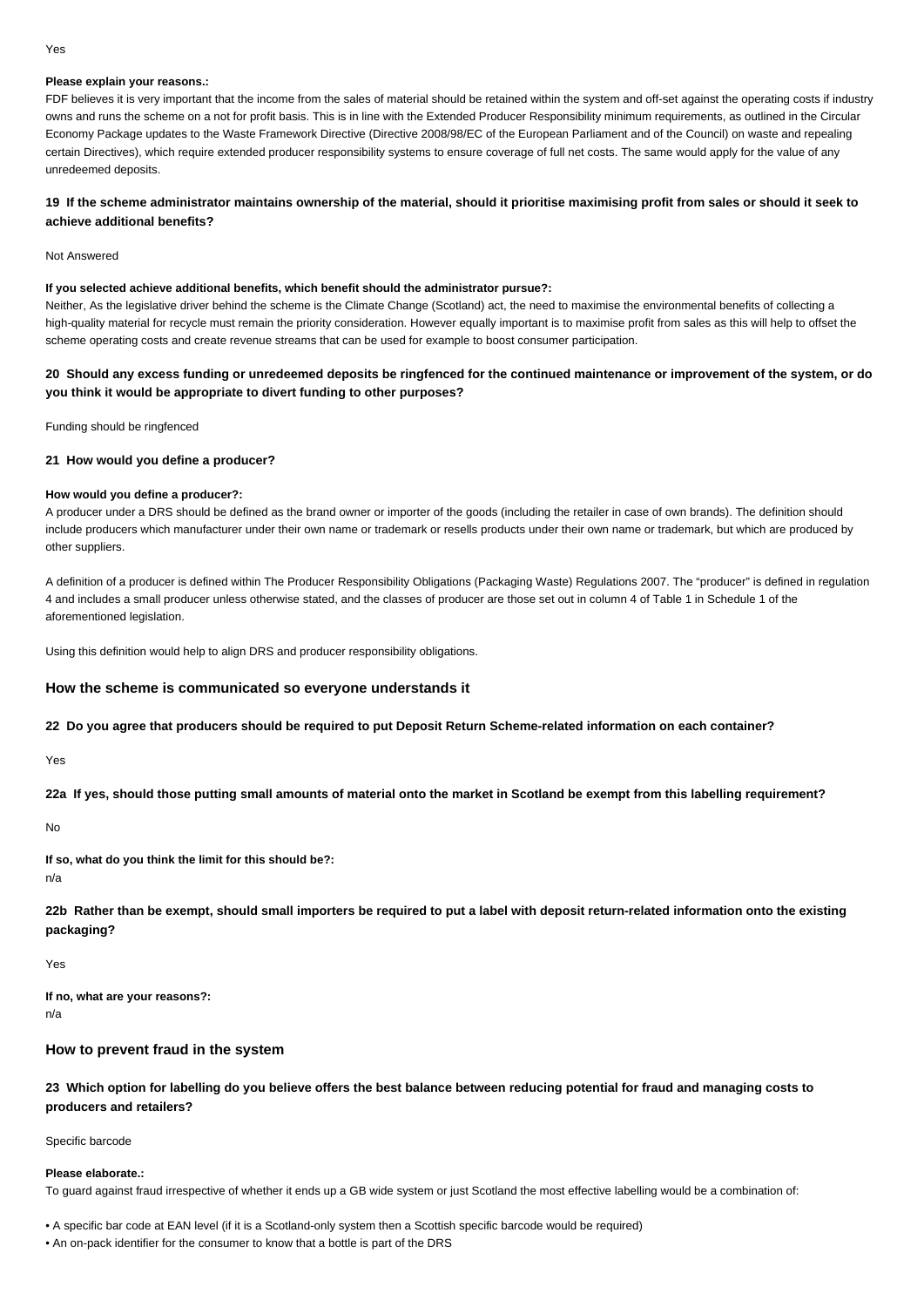### **24 Are there other security measures we should be considering, for instance heightened security measures at key return locations?**

Don't know

#### **Comments: :**

FDF Scotland believes security measures should be a matter for the scheme administrator or owners of the RVM to to consider.

# **How much the deposit should be**

### **25 Do you have a preference for what level the deposit should be set at?**

Don't know

## **Please indicate what level you think it should be and explain your reasoning for choosing this level. :**

FDF does not believe that the level of deposit should be decided as a result of this consultation. This should be decided by the scheme administrator.

We recommend that the Scottish Government should set clear outcomes in terms of recycling targets for a DRS is to achieve. It should then be up to the scheme owners to set the deposit level to ensure that these targets are reached.

### **26 Do you think that certain types of drinks containers should carry a different deposit level?**

No

#### **Please explain which ones and why you think the deposit should be varied.:**

Different deposit levels would be confusing for consumers. It may be appropriate to scope differing levels of producer fees depending of the value of the material the container is made from. We believe this should be decided by the scheme operator based on financial modelling to ensure scheme viability and fairness.

# **What infrastructure to put in place, and the logistics involved**

# **27 Which sorts of takeback do you think the system should include?**

Combination of the two

### **28 How should the handling fee paid to retailers be calculated?**

## **How should the handling fee paid to retailers be calculated?:**

FDF believes the scheme owners should decide how the handling fee to retailers is calculated. It should account for the costs to retailers of handling containers.

## **29 Do you agree with the assessment of the potential job creation of between 12 and 116 jobs?**

Don't know

# **Please explain your reasoning.:**

FDF believes that job creation should not be the primary driver behind introducing a DRS; increasing capture rates for materials and driving high quality recycling should be the primary goals. We do not have a view on the number of jobs cited in the consultation, only that 'between 12-166" is a broad parameter.

FDF Scotland is more concerned about the potential for job losses if the introduction of a DRS results in a loss of sales as has happened in some other European countries e.g. Germany. This must be considered in the final assessment.

# **How to create additional benefits from the scheme**

### **30 Do you think a deposit return scheme for Scotland should pursue any additional benefits?**

Don't know

# **31 Are there additional benefits we have not covered that you think should be considered?**

# **Are there additional benefits we have not covered that you think should be considered?:**

Achieving environmental goals such as increasing recycling rates, developing reprocessing capacity in Scotland and producer higher quality recyclate will all help industry's ambition to increase the use of recycled content in packaging where this can be done in accordance with food contact regulations.

We re-emphasise that cash-flow within the scheme should be ring-fenced to ensure that the scheme maximises capture rates of containers and the priority for the scheme is improving these capture rates and not additional benefits.

# **Who owns the system**

**32 Which option do you think offers the best system ownership model to ensure the primary goals of a deposit return system are met?**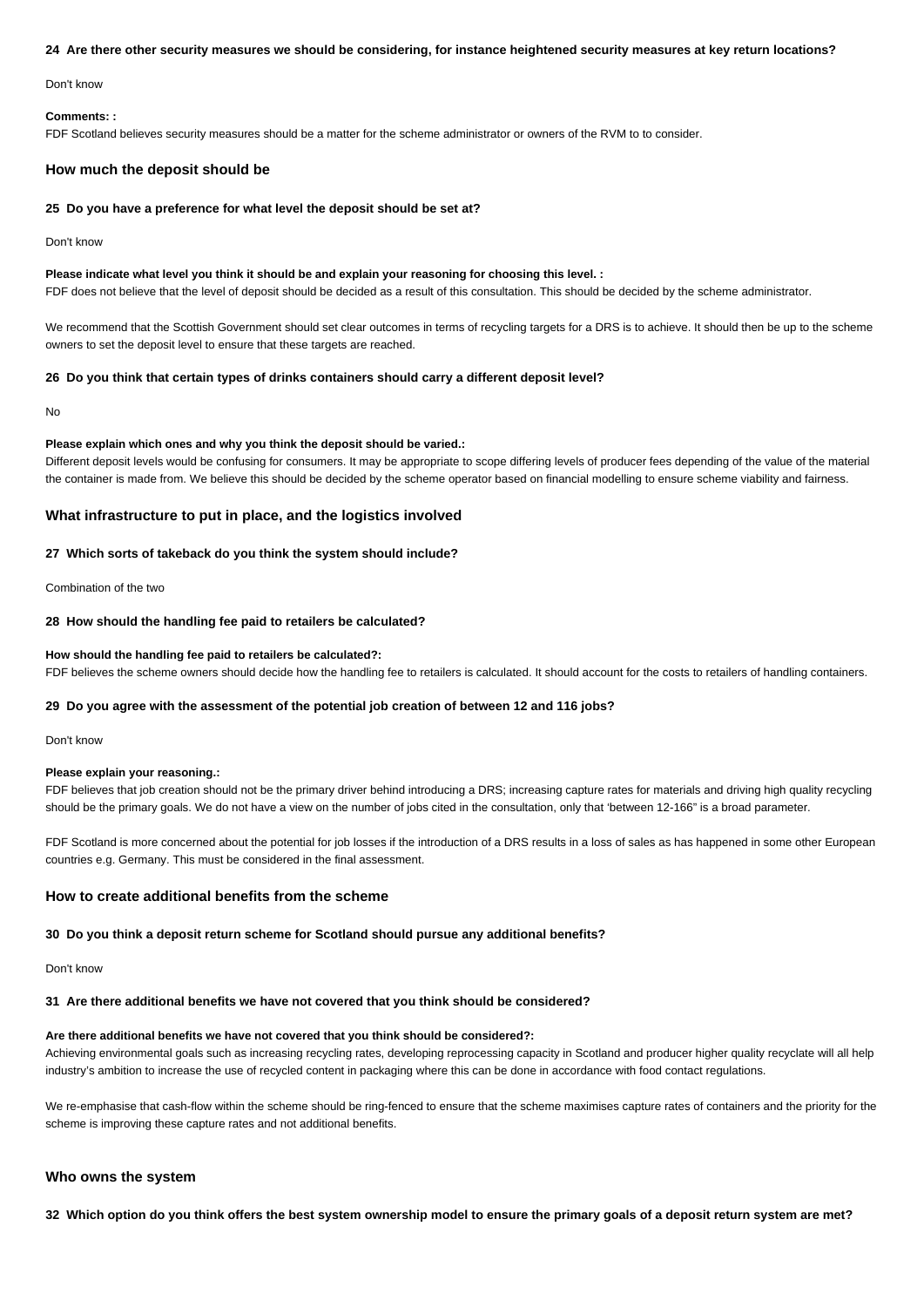# **If you selected a comination, please provide more details.:**

FDF strongly recommends that the scheme should be an Industry operated not-for-profit scheme.

Industry is best placed to understand material flows and supply chains. Industry has expertise in communicating with consumers on a range of issues including environmental and will use this expertise to maximise the effectiveness of the DRS.

We also recommend that the Scottish Government should set clear outcomes in terms of recycling targets that a DRS is to achieve.

# **33 How much emphasis should be placed on the system administrator achieving secondary benefits like ensuring Fair Work practices are followed and that the material collected is reprocessed in Scotland?**

# **How much emphasis should be placed on the system administrator achieving secondary benefits like ensuring Fair Work practices are followed and that the material collected is reprocessed in Scotland?:**

We would assume that any operator would need to meet Fair Working practice, as would any operating business.

We have concerns that there is not currently the infrastructure or capacity to reprocess the material in Scotland. If this changes as collection rates increases and the logistics are not detrimental to the overall carbon lifecycle of the scheme then we do not have an issue with material being reprocessed in Scotland in the future.

### **34 What do you see as the main roles for a scheme administrator?**

### **What do you see as the main roles for a scheme administrator?:**

The administrator is there to initially design the scheme to ensure that the scheme can achieve the recycling targets set by the Scottish Government.

Once the scheme is established, the administrator would then establish itself up as a not-for-profit company with a board made up of obligated industry representatives who would oversee the day to day running of the DRS. This company in turn would tender for critical providers e.g. logistics, administration and software. Both these providers and the administrator should operate on a fixed term contract basis.

Roles and responsibilities for the scheme administrator should include:

- Overall governance and strategic decision-making
- Responsible for setting and delivering KPIs
- Overall financial responsibility for the system, including fee setting and ownership of the material
- Operational responsibility for the system and implementing strategic direction
- Providing anti-fraud systems
- Liaising with producers, retailers and any clearing houses or other organisations operating within the system, including any complaints, and fee management
- Approving packaging which falls in scope of the system

• Ensuring material reaches end markets

### **How the system is regulated**

# **35 Which option for regulating producers do you think is most appropriate?**

Regulation by the scheme administrator

### **Please explain your reasons.:**

FDF recommends that producers should be regulated by the scheme administrator as in Norway.

The system would be run by a not-for-profit management company which would be accountable to both government through agreed targets and scrutiny of companies obligated to fund it.

### **36 Which option for regulating return sites, including retailers, is most appropriate?**

Regulation by the scheme administrator

#### **Please explain your reasons.:**

Regulating the return sites should be carried out by the same regulator as the producers to minimise confusion. As per many international examples, the scheme administrator sets the handling fee, working with industry. This does not require any additional regulation or oversight.

### **37 What level of regulatory power do you think is appropriate for the system administrator?**

#### **What level of regulatory power do you think is appropriate for the system administrator?:**

The Regulatory Reform (Scotland) Act 2014 includes provisions on promoting regulatory consistency, improving environmental regulation and a duty on regulators to contribute to achieving sustainable economic growth.

The accompanying Scottish Regulators strategic code of Practice set's out several principles that Scottish Regulators should follow.

Assuming the regulator is signed up to the Code of Practice, we are less concerned about the level of regulatory power.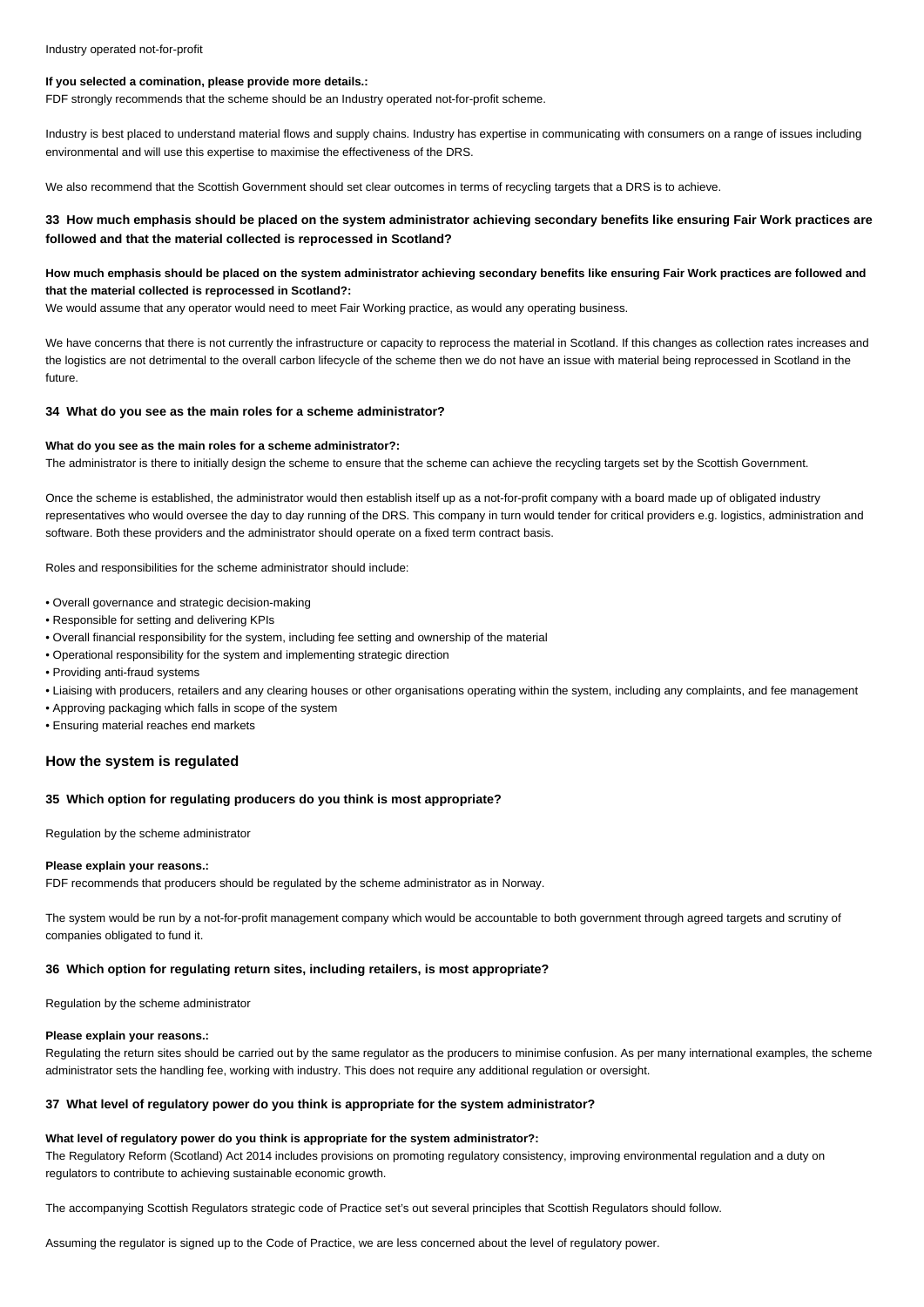Notwithstanding this we believe that the scheme administrator should have some 'powers' to investigate matters such as the accuracy of returns from producers and impose sanctions but these should be matters to consider when the DRS is being constituted and the procedures then established for scheme members.

# **38 In particular, do you think the administrator should have a role in approving products that go on sale to make sure they are compatible with the scheme?**

Don't know

#### **Comments::**

FDF is unsure if this question relates to the material that drinks containers are made from or the finished product within the container.

If it is the latter, the administrator should not have any input in to products that go on sale – this is outwith the scope of a DRS.

If this question is referring to the material the container is made from then we agree the administrator should have a role in approving containers that should be compatible with the scheme.

### **39 Do you agree that the Scottish Governments should be responsible for regulating the system administrator?**

Yes

### **39a If yes, should this be done via SEPA?**

#### Don't know

**39b If no, what other organisation would take on this role?**

**If no, what other organisation would take on this role?:**

### **Examples of Deposit Return Schemes**

**40 Which example do you think best matches the ambition of a deposit return system to increase the rate and quality of recycling and reduce littering?**

### Not Answered

# **41 Do you agree with the assessment of Example 1?**

Don't know

#### **Do you agree with the assessment of Example 1?:**

As the consultation outlines, there are 12 key components that interact with each other relating to the design of a DRS. We are not commenting on the examples listed in the consultation paper as they are not a definitive set of options.

We understand that a full impact assessment will not be published until after the consultation has closed.

FDF understands there will be a further consultation on the final design of the scheme and more specific Impact Assessments will take place once this is available.

# **42 Do you agree with the assessment of Example 2?**

# Don't know

## **Do you agree with the assessment of Example 2:**

As the consultation outlines, there are 12 key components that interact with each other relating to the design of a DRS. We are not commenting on the examples listed in the consultation paper as they are not a definitive set of options.

We understand that a full impact assessment will not be published until after the consultation has closed.

FDF understands there will be a further consultation on the final design of the scheme and more specific Impact Assessments will take place once this is available.

# **43 Do you agree with the assessment of Example 3?**

### Don't know

#### **Do you agree with the assessment of Example 3?:**

As the consultation outlines, there are 12 key components that interact with each other relating to the design of a DRS. We are not commenting on the examples listed in the consultation paper as they are not a definitive set of options.

We understand that a full impact assessment will not be published until after the consultation has closed.

FDF understands there will be a further consultation on the final design of the scheme and more specific Impact Assessments will take place once this is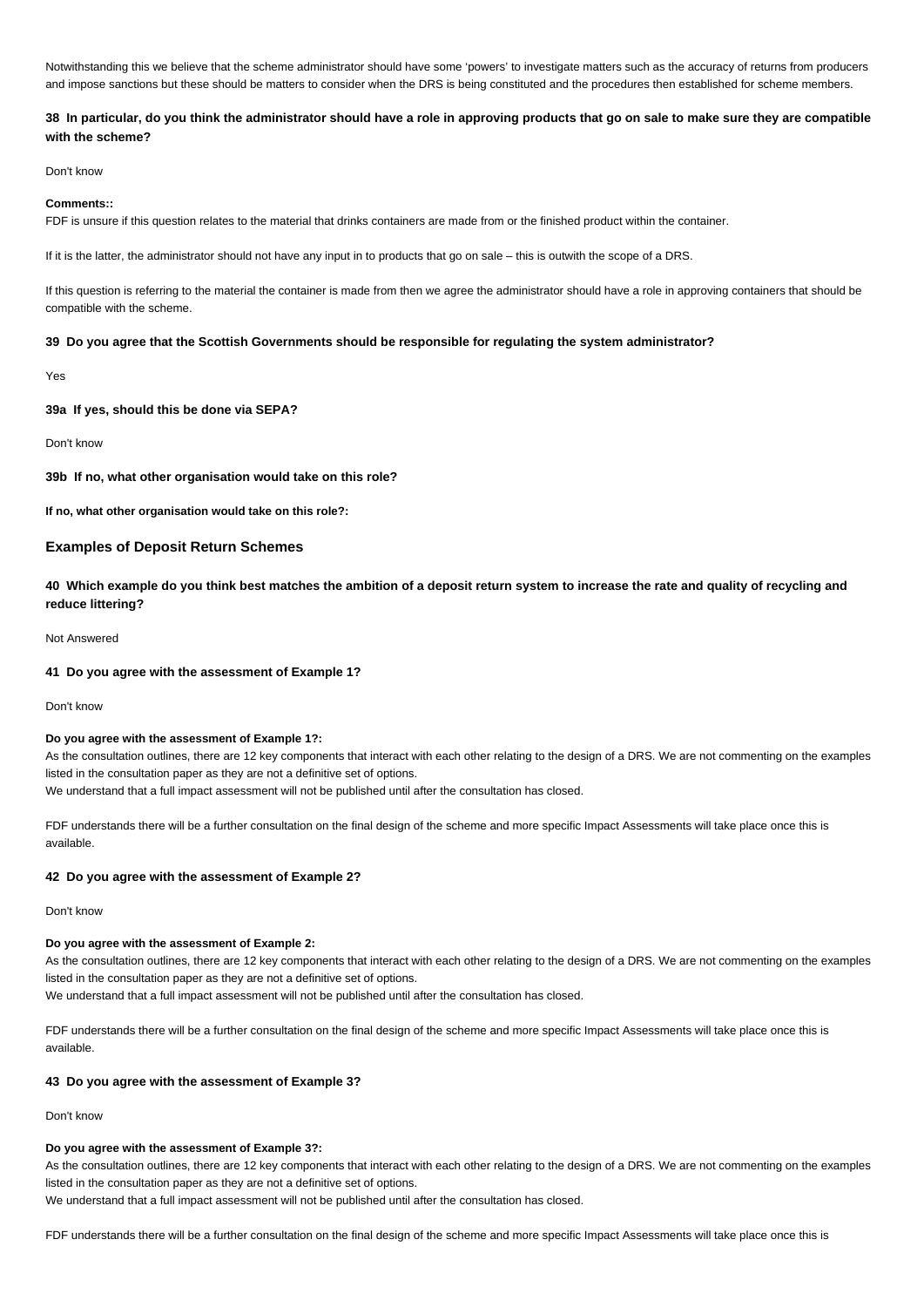# **44 Do you agree with the assessment of Example 4?**

### Don't know

### **Do you agree with the assessment of Example 4?:**

As the consultation outlines, there are 12 key components that interact with each other relating to the design of a DRS. We are not commenting on the examples listed in the consultation paper as they are not a definitive set of options.

We understand that a full impact assessment will not be published until after the consultation has closed.

FDF understands there will be a further consultation on the final design of the scheme and more specific Impact Assessments will take place once this is available.

### **45 How do you think the NPV model could be further devloped? What other factors should be included in the models?**

### **How do you think the NPV model could be further devloped? What other factors should be included in the models?:**

It would be beneficial to also include a 5 or 10 year NPV which would enable further analysis of the initial phases of the system. Other economic analysis metrics, in addition to NPV assessments, would also be beneficial, e.g. Return on Investment (RoI).

# **46 What economic risks or opportunities do you see in introducing a deposit return scheme in Scotland? Do you see particular risks with any of the examples?**

# **What economic risks or opportunities do you see in introducing a deposit return scheme in Scotland? Do you see particular risks with any of the examples?:**

FDF considers that there are many potential risks to the Scottish economy if a poorly designed DRS is introduced and that there is not at least some compatibility with any other schemes introduced in other parts of GB e.g. in respect of labelling.

In addition, all the example systems described within the consultation show a significant upfront investment by the drinks industry of between £132-654million. During this already uncertain and turbulent time for businesses this could result in them choosing not to sell products in to Scotland or manufacturing in Scotland to become non-economically viable.

The scheme raises significant cash flow challenges, particularly for smaller businesses as the scheme is set up.

There is potential for funding profit/shortfall – The administrator will need to consider a mechanism for the scheme to bank money for the years that there might be a shortfall and reinvest any overshoot.

Reduced investment in Scotland from UK/global businesses

Cross border fraud between Scotland and the rest of the UK results in money leaking from the DRS.

There is anecdotal evidence that sales of soft drinks reduced in Germany when they introduced a DRSAdd potential impact on sales and on local authority cash flows..

As mentioned in Q6 we have concerns that a poorly designed DRS may have a negative impact on Local Authorities.

# **47 Do you see particular risks with any of the examples?**

### **Do you see particular risks with any of the examples?:**

Launching a Scottish DRS system will be a massive undertaking and we foresee a number of risks. These are not associated with any particular examples.

• Conflicting priorities between PRN reform and DRS - there should sequencing of PRN reform and a DRS system i.e. PRN system should be reformed first and time given to analyse the impact.

• Location - there are some questions that have yet to be answered on whether the Scottish system will be integrated in a UK-wide system and would it cover GB mainland, GB islands and Northern Ireland?

• Supply might outstrip demand for material in Scotland.

• An increase in litter of non-deposit items – e.g. round bins where people have searched for drinks containers and scattered rest of rubbish

### **48 What action do you think we should take to maximise the opportunities and minimise the risks of any of the approaches?**

### **What action do you think we should take to maximise the opportunities and minimise the risks of any of the approaches? :**

The Scottish Government must view the introduction of DRS as the industry does – not in isolation but as part of a coherent package of environmental policy measures intended to increase recycling and drive the circular economy. At the very least introduction of a DRS needs to be considered alongside EPR reform,

The Government also needs to understand the cumulative burden of policies that can result in Scotland being viewed as a less attractive place to do business. For example; the soft drinks levy, the forthcoming work on restriction of promotions and regulating the out of home environment to improve public health in Scotland, the anticipated consultation on reform of the PRN system and any decisions made based on the HM Treasury call for evidence on how the tax system or other charges could reduce single use plastic waste. We emphasise that this is not an exhaustive list.

To maximise effectiveness any DRS should be part of a GB-wide system as this: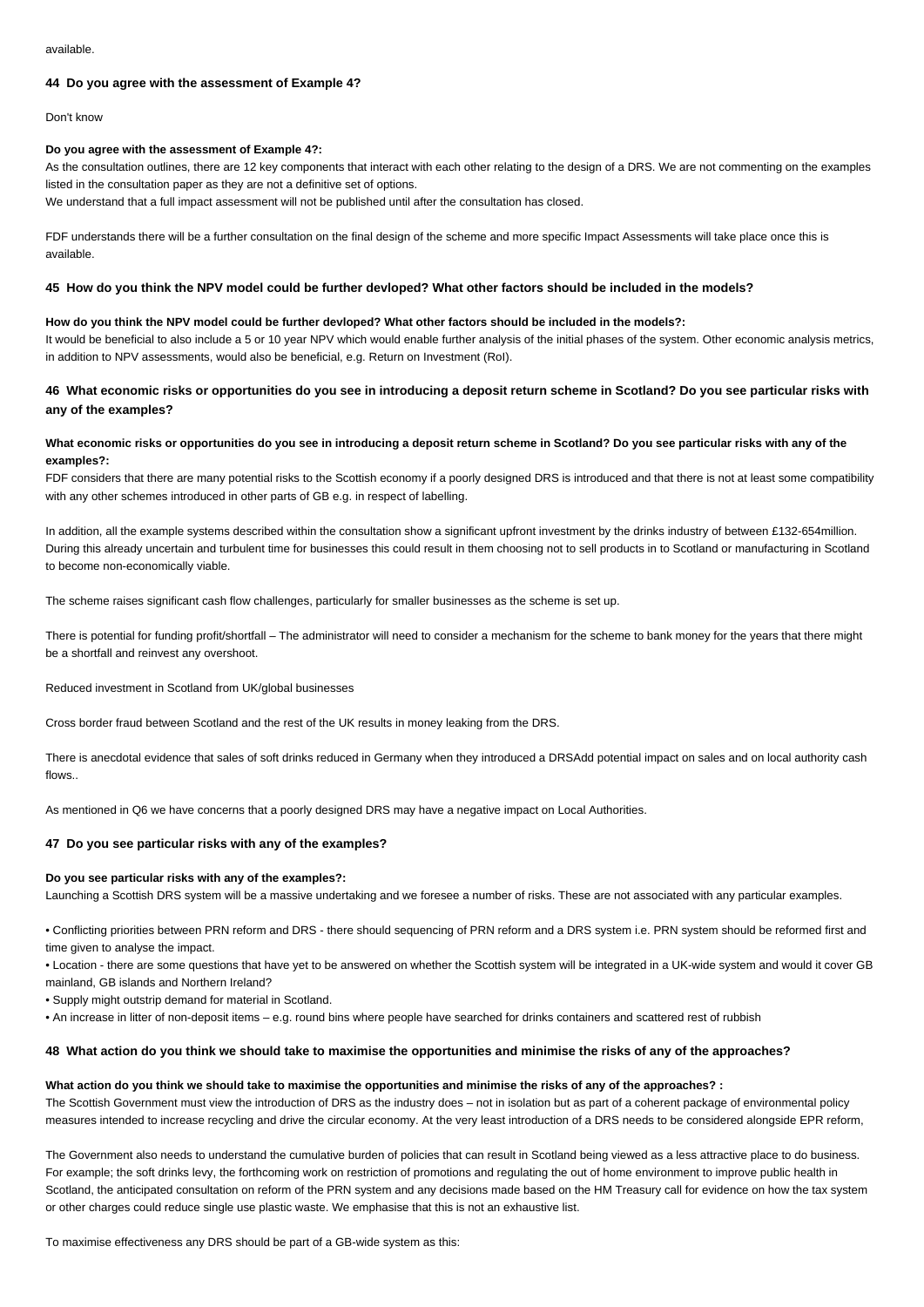- Reduces the likelihood of cross-border fraudulent activity
- Increases the capture of material, and increases the ease of movement of material
- Reduces administrative burden and costs for producers, including labelling requirements for fraud prevention and lessening the need for Scottish specific SKUs
- Reduces confusion: amongst consumers; producers and retailers
- Impact assessments can consider GB-wide policy initiatives and their potential effects on a DRS

### **Co-operation with the other UK administrations**

# **49 Do you think being part of a UK-wide system would be beneficial for deposit return in Scotland?**

Yes

## **Please explain your reasons.:**

Yes – see reasons given under Q48

### **50 Do you think having compatible but separate systems would achieve the same effect as a single system?**

No

### **Please explain your reasons.:**

No. Our preference is for a GB wide system as set out under Q48

We cannot foresee having two separate schemes with separate administrators, being better value for the consumer.

### **51 Can you identify any risks with being part of a UK system?**

# **Can you identify any risks with being part of a UK system?:** No but it should be GB wide. It may be more appropriate for any system in NI to be co-ordinated with any Irish scheme

### **52 Can you identify any risks with not being part of a UK system?**

## **Can you identify any risks with not being part of a UK system?:**

• Increased cross border fraud

- Scotland viewed as anti-competitive smaller brands decide that Scotland is too expensive to do businesses,
- consumer confusion.
- Double charging PRN/proposed UK single use plastics tax.
- Additional costs on business e.g. Scottish SKUs

See also answer to Q48

# **Equality impact questions cross referred to the EQIA**

### **53 Have we correctly assessed potential impacts?**

Don't know

**Have we correctly assessed potential impacts?:**

### **54 Do you think the proposed mitigation is comprehensive?**

Don't know

**Do yo think the proposed mitigation is comprehensive?:**

# **About you**

**What is your name?**

**Name:** Cat Hay

### **What is your email address?**

**Email:** cat.hay@fdfscotland.org.uk

### **Are you responding as an individual or an organisation?**

Organisation